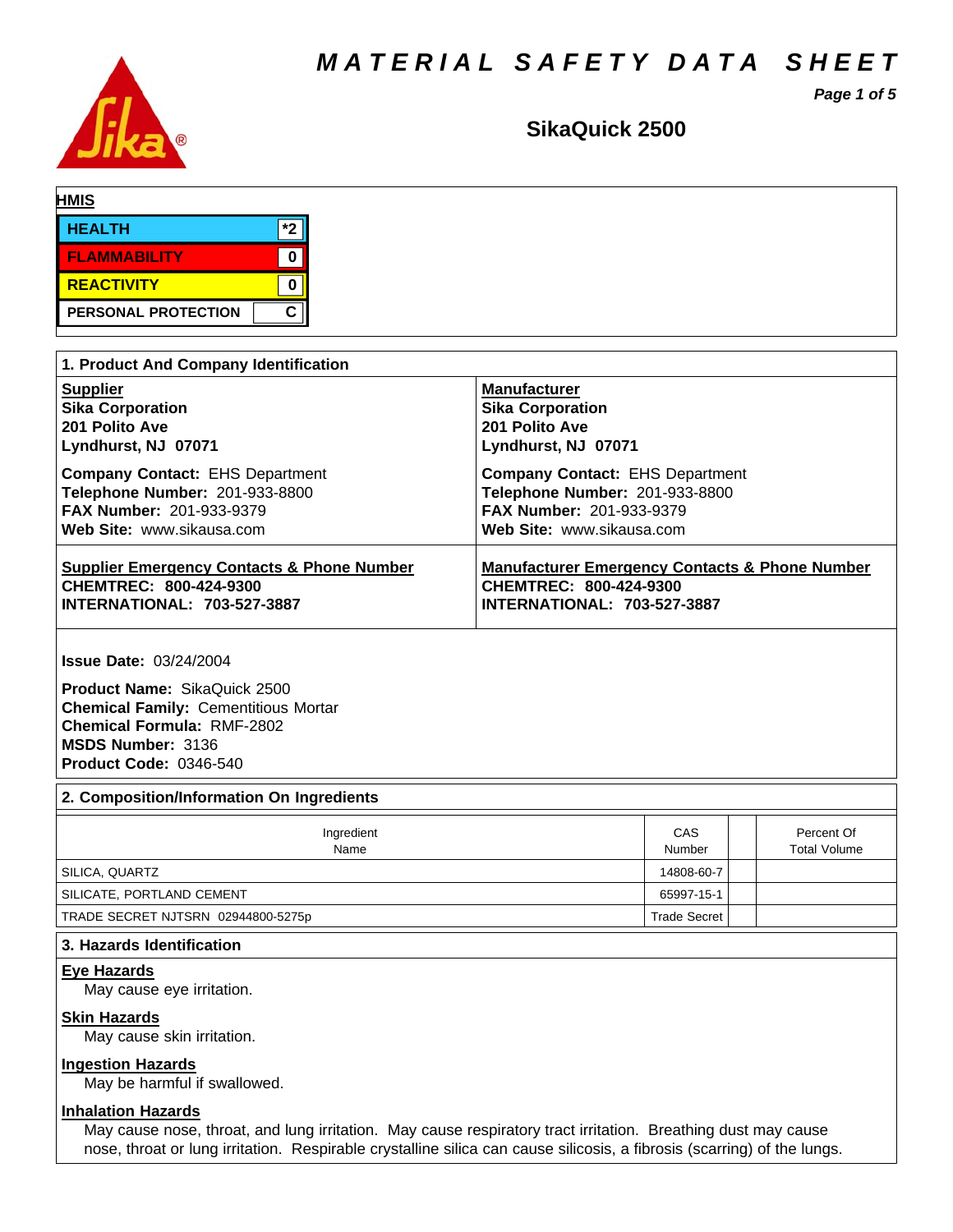# **SikaQuick2500**

# **3. Hazards Identification - Continued**

# **Inhalation Hazards - Continued**

Silicosis may be progressive.

#### **Chronic/Carcinogenicity Effects**

Contains Silica Quartz. Inhalation of quartz is classified as a human carcinogen. Chronic overexposure can cause silicosis, a form of lung scarring that can cause shortness of breath, reduced lung function, and insevere cases, death.

# **4.First AidMeasures**

#### **Eye**

In case of contact, hold eyelids apart and immediately flush eyes with plenty of trpid water for at least 15 minutes. Get medical attention immediately if irritation develops and persists.

#### **Skin**

In case of contact, immediately flush skin with soap and plenty of trepid water for at least 15 minutes. Get medical attention immediately if irritation (redness, rash, blistering) develops and persists.

#### **Ingestion**

If swallowed, do not induce vomiting unless directed to do so by medical personnel.

#### **Inhalation**

Remove to fresh air. If not breathing, give artificial respiration.

#### **5. Fire Fighting Measures**

# **Flash Point:** N/A°F

# **Fire And Explosion Hazards**

None known

#### **Extinguishing Media**

Use the appropriate extinguishing media for the surrounding fire.

#### **Fire Fighting Instructions**

In the event of a fire, firefighters should wear full protective clothing and NIOSH-approved self-contained breathing apparatus with a full facepiece operated in the pressure demand or other positive pressure mode.

#### **6. Accidental Release Measures**

Avoid release to the environment. Using appropriate personal protective equipment (PPE), shovel material into waste containers taking care to minimize dust. Dampen if necessary to control dust. Vacuum clean dust with equipment fitted with High Efficiency Particulate Air (HEPA) filters.

#### **7. Handling And Storage**

#### **Handling And Storage Precautions**

Keep out of reach of children. Not for internal consumption.

#### **Handling Precautions**

Use only with adequate ventilation. Avoid creating dust. Wash hands before eating, drinking, or smoking. Wash thoroughly after handling.

#### **Storage Precautions**

Keep containers tightly closed.

#### **Work/Hygienic Practices**

Wash thoroughly with soap and water after handling.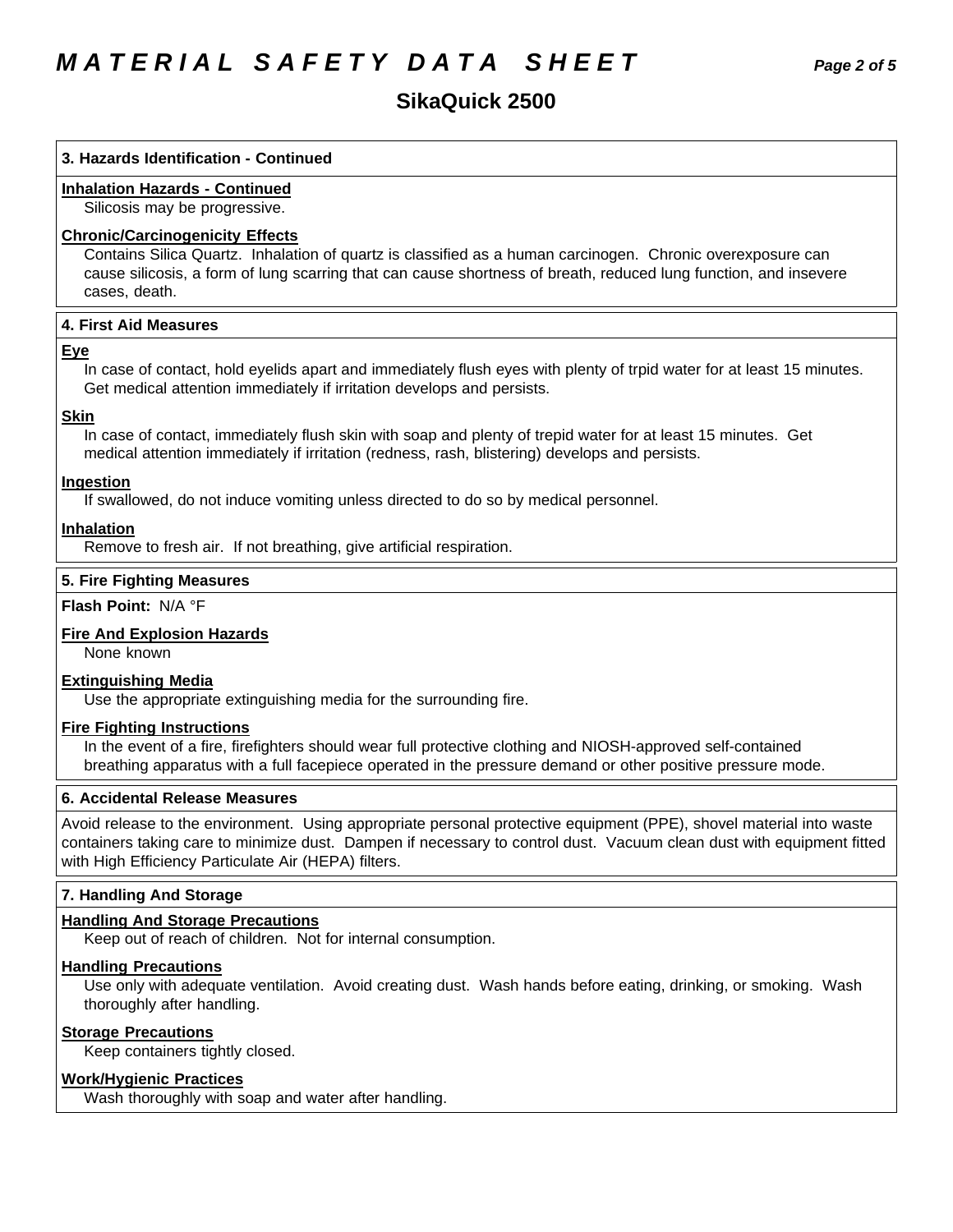# **8. Exposure Controls/Personal Protection**

#### **Engineering Controls**

Use with adequate general and local exhaust ventilation. Refer to the current edition of "Industrial Ventilation: A Manual of Recommended Practice" published by the American Conference of Governmental Industrial Hygienists for information on the design, installation, use, and maintenance of exhaust systems.

# **Eye/Face Protection**

Safety glasses with side shields or goggles.

# **Skin Protection**

Chemical-resistant gloves. Lab coat or other work clothing. Launder before reuse.

# **Respiratory Protection**

A respirator protection program that meets 29 CFR 1910.134 requirement must be followed whenever workplace conditions warrant a respirator's use. In areas where the Permissible Expsosure Limits are exceeded, use a properly fitted NIOSH-approved respirator.

# **Ingredient(s) - Exposure Limits**

SILICA, QUARTZ ACGIH TLV-TWA: 0.05 mg/m3 Respirable Dust OSHA PEL-TWA: 30 mg/m3 / (%SiO2 + 2) Total Dust OSHA PEL-TWA: 10 mg/m3 / (%SiO2 + 2) Respirable Fraction SILICATE, PORTLAND CEMENT ACGIH TLV-TWA10 mg/m3 OSHA PEL-TWA 50 mppcf; Z-3 Table TRADE SECRET NJTSRN 02944800-5275p ACGIH TLV-TWA10 mg/m3 OSHA PEL-TWA 15 mg/m3 OSHA PEL-TWA 5 mg/m3 NUISANCE DUST ACGIH TLV-TWA: 10 mg/m3 Total Dust ACGIH TLV-TWA: 5 mg/m3 Respirable Dust OSHA PEL-TWA: 15 mg/m3 Total Dust OSHA PEL-TWA: 5 mg/m3 Respirable Fraction

# **9. PhysicalAnd Chemical Properties**

# **Appearance**

Gray granules

#### **Odor**

**Odorless** 

**Chemical Type:** Mixture **Physical State:** Solid **Boiling Point:** N/AV°F **Specific Gravity:** >1 **Vapor Density:** >AIR **Solubility: <1%** 

# **10. Stability And Reactivity**

**Stability: Stable Hazardous Polymerization: Will not occur** 

# **Conditions To Avoid (Stability)**

None Known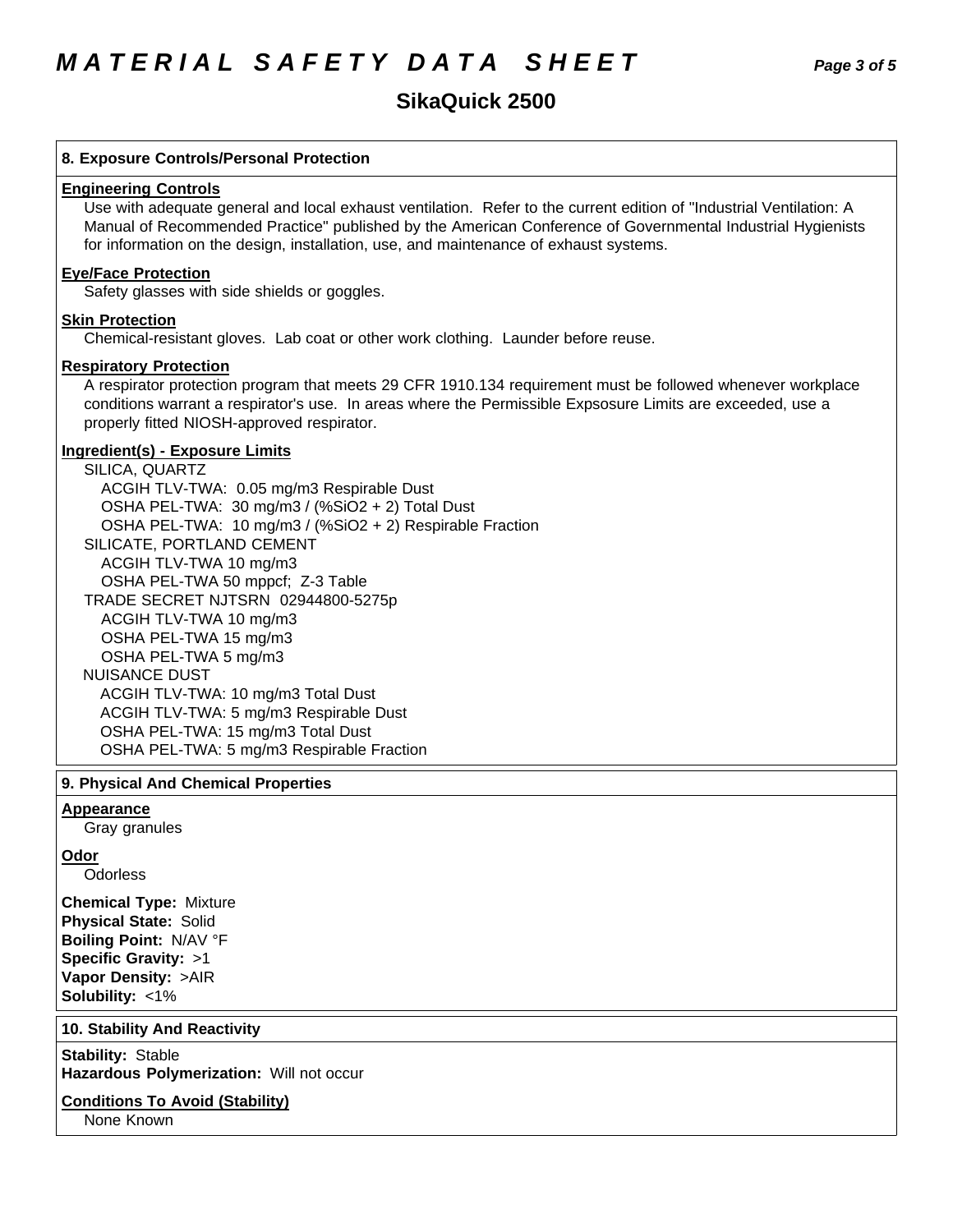# *MATERIAL SAFETY DATA SHEET Page 4 of 5*

# **10. Stability And Reactivity - Continued**

#### **Incompatible Materials**

None known

# **Hazardous Decomposition Products**

None Known

#### **11. Toxicological Information**

#### **Ingredient(s) - Carginogenicity**

SILICA, QUARTZ

NTP - Listed On The National Toxicology Program Listed In The IARC Monographs

# **12. Ecological Information**

No Data Available...

# **13. Disposal Considerations**

Dispose in accordance with applicable federal, state and local government regulations. Waste generators must determine whether a discarded material is classified as a hazardous waste. USEPA guidelines for the classification determination are listed in 40 CFR Parts 261.3. Additionally, waste generators must consult state and local hazardous waste regulations to ensure complete and accurate classification.

#### **14. Transport Information**

#### **Proper Shipping Name**

Not regulated by the USDOT.

#### **15. Regulatory Information**

#### **U.S. Regulatory Information**

All ingredients of this product are listed or are excluded from listing under the U.S. Toxic Substances Control Act (TSCA) Chemical Substance Inventory.

# **SARA Hazard Classes**

Acute Health Hazard Chronic Health Hazard

# **SARA Section 313 Notification**

This product does not contain any ingredients regulated under Section 313 of the Emergency Planning and Community Right-To-Know Act of 1986 or 40 CFR 372.

# **State Regulations**

WARNING: This product contains a chemical known to the State of California to cause cancer, birth defects, or other reproductive harm.

# **Ingredient(s) - State Regulations**

SILICA, QUARTZ New Jersey - Workplace Hazard Pennsylvania - Workplace Hazard California - Proposition 65 Massachusetts - Hazardous Substance SILICATE, PORTLAND CEMENT New Jersey - Workplace Hazard Pennsylvania - Workplace Hazard